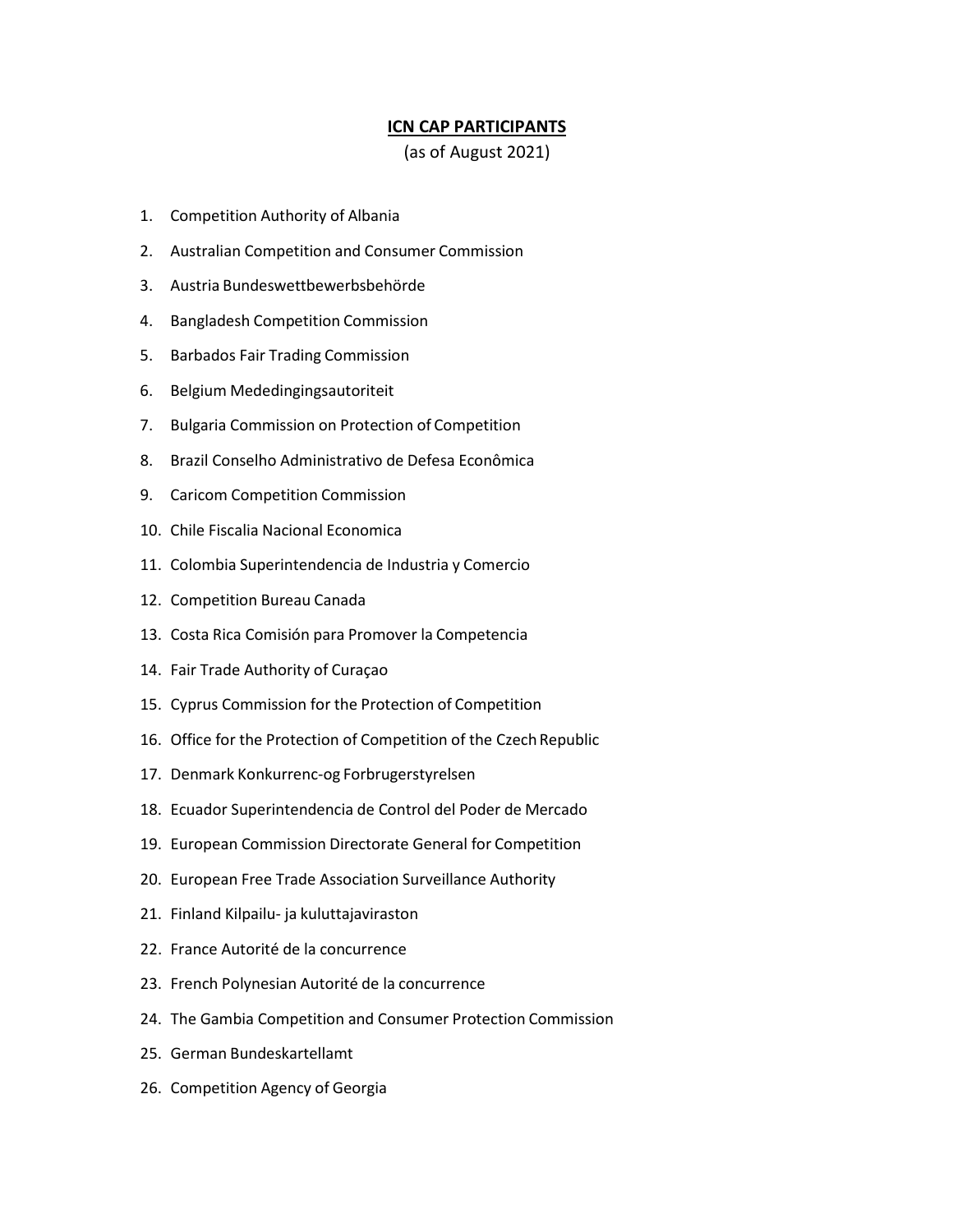- 27. Guernsey (Channel Islands) Competition Regulatory Authority
- 28. Hellenic Competition Commission
- 29. Hungary Gazdasági Versenyhivatal
- 30. The Icelandic Competition Authority
- 31. Competition Commission of India
- 32. Indonesia Commission for the Supervision of Business Competition
- 33. Ireland Competition and Consumer Protection Commission
- 34. Italy Autorità Garante della Concorrenza e del Mercato
- 35. Jamaica Fair Trading Commission
- 36. Japan Fair Trade Commission
- 37. Jersey (Channel Islands) Competition Regulatory Authority
- 38. Competition Authority of Kenya
- 39. Korea Fair Trade Commission
- 40. Korea Ministry of Justice
- 41. Competition Council of the Republic of Latvia
- 42. Lithuania Competition Council
- 43. Conseil de la Concurrence Grand-Duche de Luxembourg
- 44. Malawi Competition and Fair Trading Commission
- 45. Competition Commission of Mauritius
- 46. Mexico Comisión Federal de Competencia Económica
- 47. Competition Council of the Republic of Moldova
- 48. Netherlands Autoriteit Consument & Markt
- 49. Autorité de la concurrence de la Nouvelle-Calédonie
- 50. New Zealand Commerce Commission
- 51. Norway Konkurranseloven Tilsynet
- 52. Competition Commission of Pakistan
- 53. Panama Autoridad de Protección al Consumidor y Defensa de la Competencia
- 54. The Independent Consumer and Competition Commission of Papua New Guinea